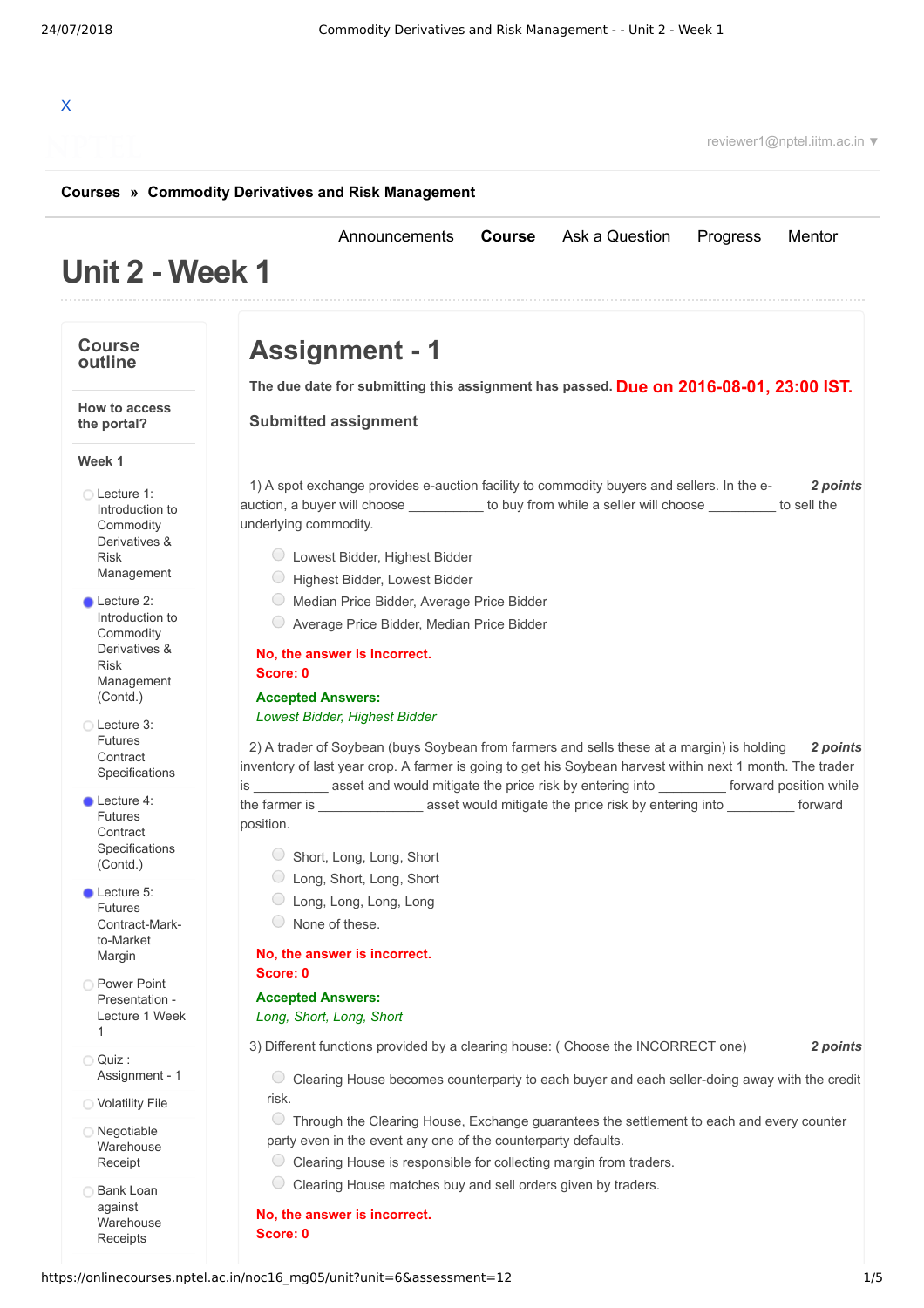- **Excessive** Speculation And Market [Manipulation:](https://onlinecourses.nptel.ac.in/noc16_mg05/link?unit=19) The Guar Futures Trading Fiasco
- **MCX Cotton Contract** [Specification](https://onlinecourses.nptel.ac.in/noc16_mg05/link?unit=23)
- **C** List of NCDEX **Accredited [Warehouses](https://onlinecourses.nptel.ac.in/noc16_mg05/link?unit=28)**
- [Assignment](https://onlinecourses.nptel.ac.in/noc16_mg05/link?unit=152) 1- Solution
- **Week-2**
- **Week 3**

**Week 4**

**Week 5**

**Week 6**

**Week 7:**

**Week 8**

#### **Accepted Answers:**

#### *Clearing House matches buy and sell orders given by traders.*

4) *2 points* Choose the CORRECT sequence /time line for "Delivery Details" in a futures contract specification : Delivery pay-in of commodities, Delivery pay-out of commodities, Pay-in of funds, Pay-out of funds

Delivery pay-in of commodities, Pay-in of funds, Delivery pay-out of commodities, pay-out of funds

Pay-in of funds, Pay-out of funds, Delivery pay-in of commodities, Delivery pay-out of commodities

 $\circlearrowright$  Delivery pay-out of commodities, Pay-in of funds, Pay-out of funds, Delivery pay-in of Commodities

#### **No, the answer is incorrect. Score: 0**

#### **Accepted Answers:**

#### *Delivery pay-in of commodities, Pay-in of funds, Delivery pay-out of commodities, pay-out of funds*

5) *2 points* Normally "Due Date Rate (DDR)/Final Settlement Price(FSP)" for a commodity is:

 $\circ$  Average of last few days futures closing price for that commodity.

 $\circ$  Average of last few days spot and futures price for that commodity collected from different markets all over India.

- Average of last few days spot price for that commodity collected from a specific market.
- $\circ$  The exchange uses its own internal model to arrive at DDR/FSP

#### **No, the answer is incorrect.**

**Score: 0**

#### **Accepted Answers:**

#### *Average of last few days spot price for that commodity collected from a specific market.*

6) *2 points* Identify the INCORRECT statement

- $\circ$  Futures contracts are standardized in commodity exchanges
- $\circ$  All open positions on the expiry must be settled in cash
- Clearing House assumes counterparty risk for each and every trade undertaken in an exchange platform
- Commodity derivative contracts derive their value from spot contracts.

## **No, the answer is incorrect.**

#### **Score: 0**

#### **Accepted Answers:**

*All open positions on the expiry must be settled in cash*

7) Current price of an asset is INR 1900. Value-at-Risk (VaR) of that asset is INR 300 over a 2 *points* week with 98% confidence. It means that there is  $\frac{1}{2}$  % probability that the asset would lose over

- $\circ$  2%. INR 300, a week
- 98%, INR 1900, a week
- $\circ$  2%. INR 1900, a week
- $\bigcirc$  98%, INR 300, a week

**No, the answer is incorrect. Score: 0**

**Accepted Answers:** *2%, INR 300, a week*

8) *2 points* Open interest for a given futures contract for a given maturity on a given day

 $\circ$  Sum total of both long and short futures positions for that contract for that maturity yet to be squared up.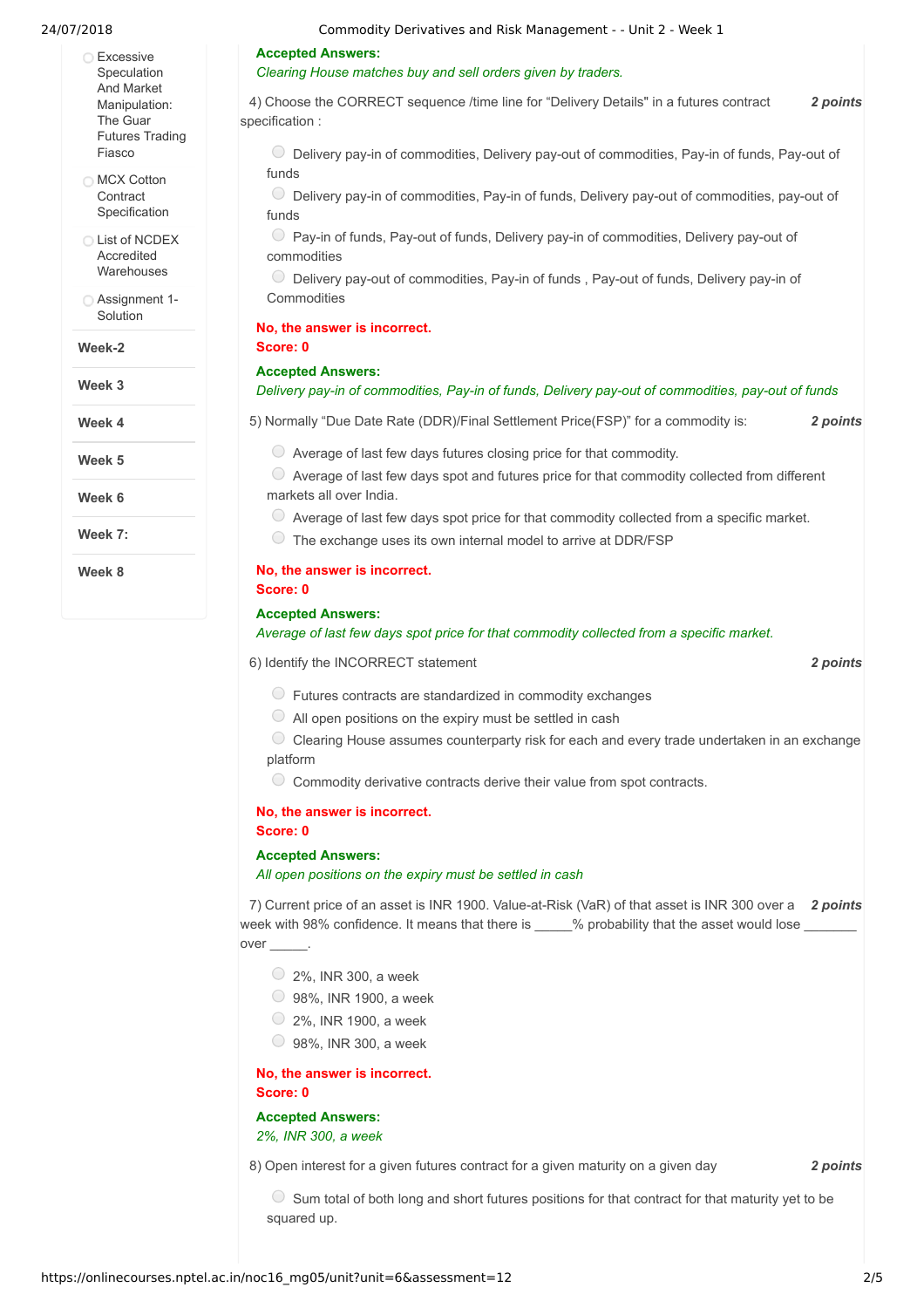#### 24/07/2018 Commodity Derivatives and Risk Management - - Unit 2 - Week 1

 $\circ$  Sum total of either long or short futures positions for that contract for that maturity yet to be squared up.

- $\circ$  Sum total of total volume of futures traded in a given day.
- $\circledcirc$  Sum total of total value of futures traded in a given day.

# **No, the answer is incorrect.**

**Score: 0**

#### **Accepted Answers:**

#### Sum total of either long or short futures positions for that contract for that maturity yet to be squared up.

9) On August 10, 2016, a cardamom trader took long futures positions for September 2016 2 **points** contract (1 contract for 10 KG minimum lot size) at Rs. 650 per KG. On August 10, 2016 and August 11, 2016, the same futures contract closed at Rs. 665 and Rs. 685 respectively. The mark-to-margin payment/receipt for 10 and 11 August, 2016 would be

- Receipt of Rs. 1500 and Receipt of Rs. 3500 respectively
- Payment of Rs. 1500 and Payment of Rs.2000 respectively
- Payment of Rs. 1500 and Payment of Rs.3500 respectively
- C Receipt of Rs. 1500 and Receipt of Rs. 2000 respectively

# **No, the answer is incorrect.**

**Score: 0**

# **Accepted Answers:** *Receipt of Rs. 1500 and Receipt of Rs.2000 respectively*

10) *2 points* Standard deviation of 7-days return (daily return series of spot price) is 1.02%. The annualized volatility is (based on 305 days of trading over 52 weeks or 365 days in a year) is

- $\bigcirc$  1.02%  $*$  52
- $\circ$  1.02%  $*$  sqrt (52)
- $\bigcirc$  1.02%  $*$  sqrt (305)
- $\circ$  1.02%  $*$  sqrt (365)

**No, the answer is incorrect. Score: 0**

**Accepted Answers:** *1.02% \* sqrt (305)*

11) Maximum allowable open position for "a client" will always be \_\_\_\_\_\_\_\_\_\_\_ the maximum 2 points allowable open position for "a trading member".

- $\bigcirc$  Higher than
- $\bigcirc$  Lesser than
- $\circ$  Equal to
- $\circ$  No relationship

**No, the answer is incorrect. Score: 0**

#### **Accepted Answers:** *Lesser than*

12) On the contract expiry date, there are 575 contracts yet to be squared up. Buyers would like 2 points to take delivery of underlying for 200 contracts, while sellers would like to give delivery of underlying for 125 contracts. How much of underlying would be delivered if "delivery logic" is "compulsory delivery" , " cash settled" , " buyers' choice" and " both choice" ?

- $\circ$  575 contracts, 575 contracts, 375 contracts, 125 contracts respectively
- $\circ$  575 contracts, 0 (zero) contracts, 375 contracts, 200 contracts respectively
- $\circ$  575 contracts, 0 contracts, 375 contracts, 125 contracts respectively
- 575 contracts, 0 contracts, 200 contracts, 125 contracts respectively.

**No, the answer is incorrect. Score: 0**

**Accepted Answers:**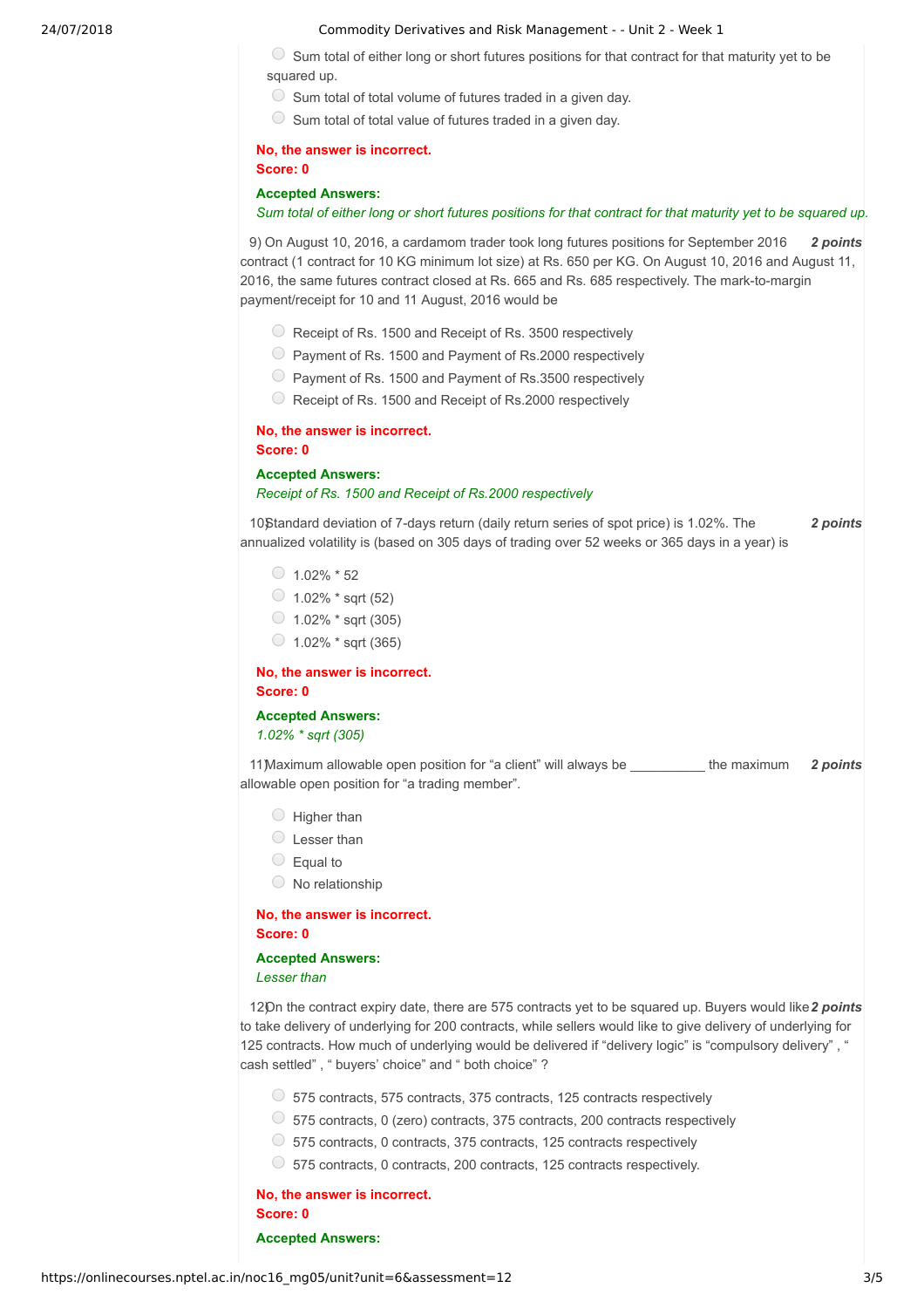24/07/2018 Commodity Derivatives and Risk Management - - Unit 2 - Week 1

#### *575 contracts, 0 contracts, 200 contracts, 125 contracts respectively.*

13) dentify the INCORRECT statement: Open interest calculation considers **2 points** 

 $\bigcirc$  If two new parties take futures position - open interest increases.

 $\circ$  If a new party trades with an existing party (who is squaring up its open position) - open interest remains constant.

- $\circ$  In a new party trades with another new party open interest remains unchanged.
- $\bigcirc$  If both parties with open positions trade with each other to square up open interest reduces.

# **No, the answer is incorrect.**

**Score: 0**

#### **Accepted Answers:**

#### *In a new party trades with another new party - open interest remains unchanged.*

14) *2 points* Choose the CORRECT one. In a "Short Squeeze" situation:

- $\circ$  Short futures holder are at disadvantageous position
- Long futures holders are at disadvantageous position.
- $\circ$  Spot price normally goes down.

Long futures position holders normally sell the underlying asset before taking the long futures position.

#### **No, the answer is incorrect.**

**Score: 0**

### **Accepted Answers:** *Short futures holder are at disadvantageous position*

15) *2 points* Choose the CORRECT one: In case of a "negotiable" warehouse receipt:

- $\bigcirc$  It has to be issued in dematerialized from.
- Ownership of the underlying goods can be transferred without physically transferring goods.
- $\circlearrowright$  Can only be issued for those commodities which are traded in commodity exchanges.
- $\circ$  Are issued by "Warehousing Development & Regulatory Authority (WDRA)"

# **No, the answer is incorrect.**

### **Score: 0**

#### **Accepted Answers:**

*Ownership of the underlying goods can be transferred without physically transferring goods.*

[Previous Page](https://onlinecourses.nptel.ac.in/noc16_mg05/unit?unit=6&lesson=11) [End](https://onlinecourses.nptel.ac.in/noc16_mg05/course)